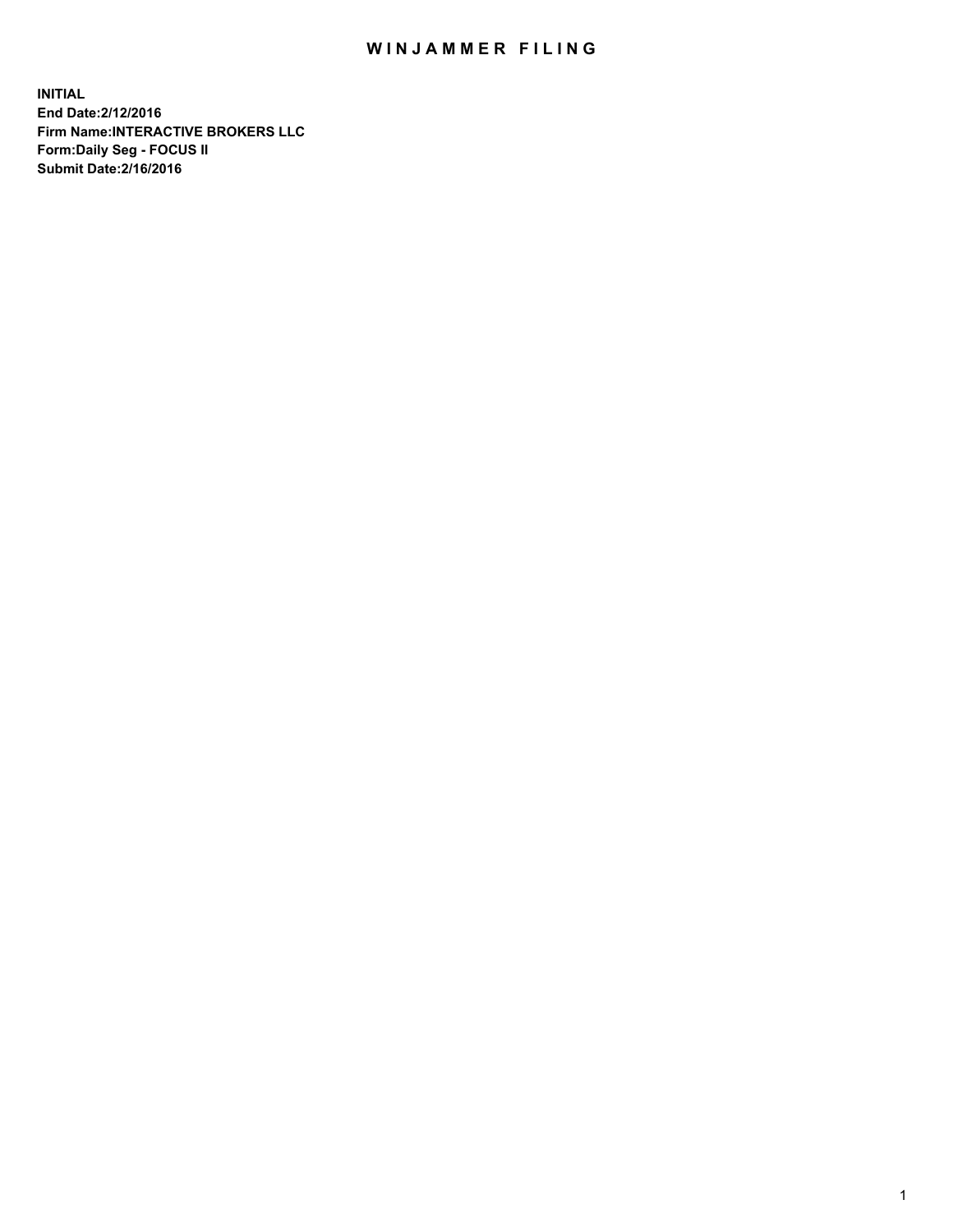## **INITIAL End Date:2/12/2016 Firm Name:INTERACTIVE BROKERS LLC Form:Daily Seg - FOCUS II Submit Date:2/16/2016 Daily Segregation - Cover Page**

| Name of Company<br><b>Contact Name</b><br><b>Contact Phone Number</b><br><b>Contact Email Address</b>                                                                                                                                                                                                                          | <b>INTERACTIVE BROKERS LLC</b><br><b>Alex Parker</b><br>203-618-7738<br>aparker@interactivebrokers.com |
|--------------------------------------------------------------------------------------------------------------------------------------------------------------------------------------------------------------------------------------------------------------------------------------------------------------------------------|--------------------------------------------------------------------------------------------------------|
| FCM's Customer Segregated Funds Residual Interest Target (choose one):<br>a. Minimum dollar amount: ; or<br>b. Minimum percentage of customer segregated funds required:%; or<br>c. Dollar amount range between: and; or<br>d. Percentage range of customer segregated funds required between:% and%.                          | <u>0</u><br>155,000,000 245,000,000<br><u>00</u>                                                       |
| FCM's Customer Secured Amount Funds Residual Interest Target (choose one):<br>a. Minimum dollar amount: ; or<br>b. Minimum percentage of customer secured funds required:%; or<br>c. Dollar amount range between: and; or<br>d. Percentage range of customer secured funds required between:% and%.                            | <u>0</u><br>80,000,000 120,000,000<br><u>00</u>                                                        |
| FCM's Cleared Swaps Customer Collateral Residual Interest Target (choose one):<br>a. Minimum dollar amount: ; or<br>b. Minimum percentage of cleared swaps customer collateral required:% ; or<br>c. Dollar amount range between: and; or<br>d. Percentage range of cleared swaps customer collateral required between:% and%. | <u>0</u><br>0 <sub>0</sub><br>0 <sub>0</sub>                                                           |

Attach supporting documents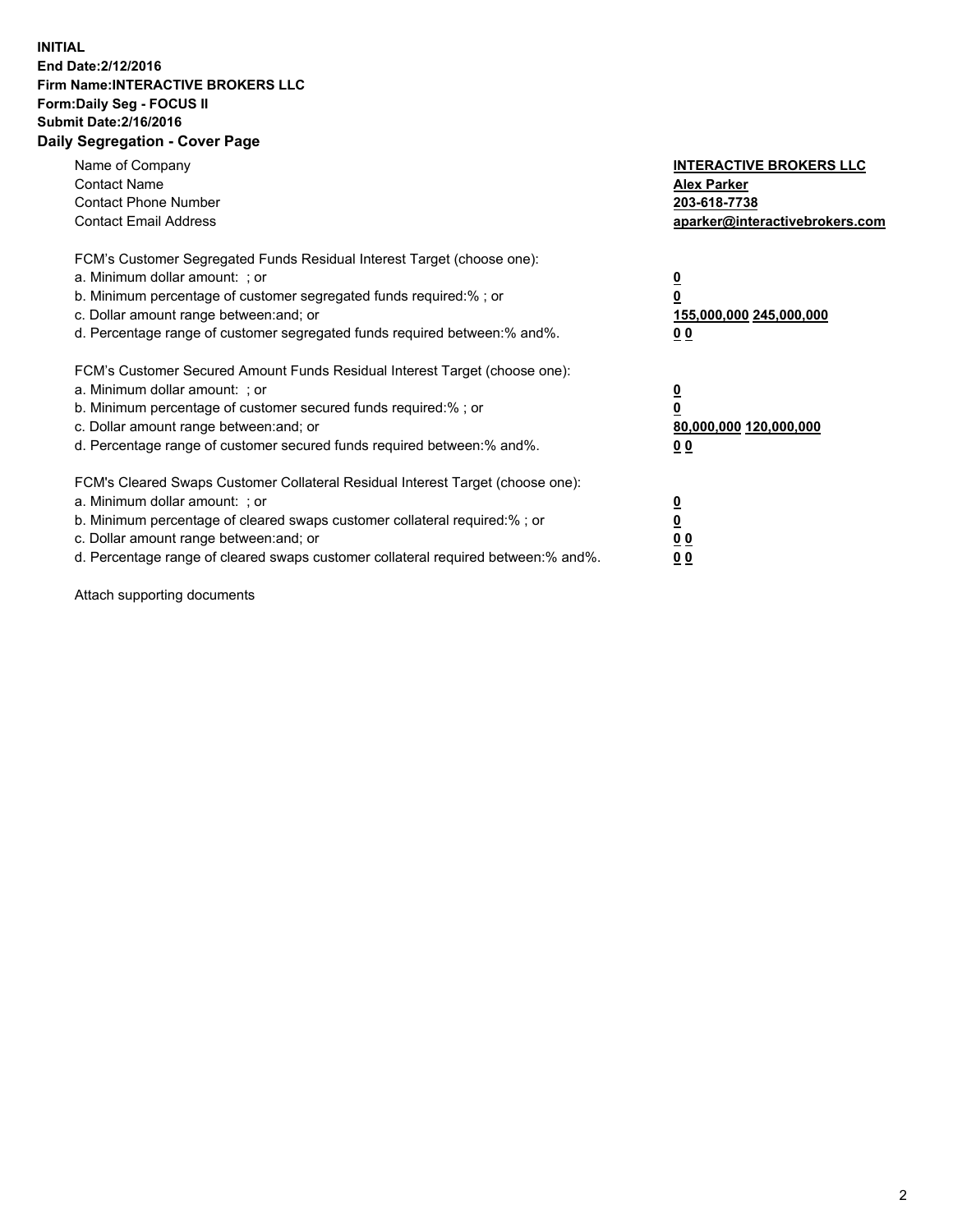## **INITIAL End Date:2/12/2016 Firm Name:INTERACTIVE BROKERS LLC Form:Daily Seg - FOCUS II Submit Date:2/16/2016 Daily Segregation - Secured Amounts**

|                | Dany Ocgregation - Oceanea Amounts                                                          |                                                |
|----------------|---------------------------------------------------------------------------------------------|------------------------------------------------|
|                | Foreign Futures and Foreign Options Secured Amounts                                         |                                                |
|                | Amount required to be set aside pursuant to law, rule or regulation of a foreign            | $0$ [7305]                                     |
|                | government or a rule of a self-regulatory organization authorized thereunder                |                                                |
| 1.             | Net ledger balance - Foreign Futures and Foreign Option Trading - All Customers             |                                                |
|                | A. Cash                                                                                     | 312,711,416 [7315]                             |
|                | B. Securities (at market)                                                                   | $0$ [7317]                                     |
| 2.             | Net unrealized profit (loss) in open futures contracts traded on a foreign board of trade   | $-11,056,623$ [7325]                           |
| 3.             | Exchange traded options                                                                     |                                                |
|                | a. Market value of open option contracts purchased on a foreign board of trade              | 193,763 [7335]                                 |
|                | b. Market value of open contracts granted (sold) on a foreign board of trade                | -314,310 [7337]                                |
| 4.             | Net equity (deficit) (add lines 1.2. and 3.)                                                | 301,534,246 [7345]                             |
| 5.             | Account liquidating to a deficit and account with a debit balances - gross amount           | 106,077 [7351]                                 |
|                | Less: amount offset by customer owned securities                                            | 0 [7352] 106,077 [7354]                        |
| 6.             | Amount required to be set aside as the secured amount - Net Liquidating Equity              |                                                |
|                |                                                                                             | 301,640,323 [7355]                             |
| 7.             | Method (add lines 4 and 5)                                                                  |                                                |
|                | Greater of amount required to be set aside pursuant to foreign jurisdiction (above) or line | 301,640,323 [7360]                             |
|                | 6.<br>FUNDS DEPOSITED IN SEPARATE REGULATION 30.7 ACCOUNTS                                  |                                                |
| $\mathbf{1}$ . |                                                                                             |                                                |
|                | Cash in banks                                                                               |                                                |
|                | A. Banks located in the United States                                                       | <b>500,149</b> [7500]                          |
|                | B. Other banks qualified under Regulation 30.7                                              | 0 [7520] 500,149 [7530]                        |
| 2.             | <b>Securities</b>                                                                           |                                                |
|                | A. In safekeeping with banks located in the United States                                   | 348,041,779 [7540]                             |
|                | B. In safekeeping with other banks qualified under Regulation 30.7                          | 0 [7560] 348,041,779 [7570]                    |
| 3.             | Equities with registered futures commission merchants                                       |                                                |
|                | A. Cash                                                                                     | $0$ [7580]                                     |
|                | <b>B.</b> Securities                                                                        | $0$ [7590]                                     |
|                | C. Unrealized gain (loss) on open futures contracts                                         | $0$ [7600]                                     |
|                | D. Value of long option contracts                                                           | $0$ [7610]                                     |
|                | E. Value of short option contracts                                                          | 0 [7615] 0 [7620]                              |
| 4.             | Amounts held by clearing organizations of foreign boards of trade                           |                                                |
|                | A. Cash                                                                                     | $0$ [7640]                                     |
|                | <b>B.</b> Securities                                                                        | $0$ [7650]                                     |
|                | C. Amount due to (from) clearing organization - daily variation                             | $0$ [7660]                                     |
|                | D. Value of long option contracts                                                           | $0$ [7670]                                     |
|                | E. Value of short option contracts                                                          | 0 [7675] 0 [7680]                              |
| 5.             | Amounts held by members of foreign boards of trade                                          |                                                |
|                | A. Cash                                                                                     | 78,066,150 [7700]                              |
|                | <b>B.</b> Securities                                                                        | $0$ [7710]                                     |
|                | C. Unrealized gain (loss) on open futures contracts                                         | 203,826 [7720]                                 |
|                | D. Value of long option contracts                                                           | 193,753 [7730]                                 |
|                | E. Value of short option contracts                                                          | <mark>-314,292</mark> [7735] 78,149,437 [7740] |
| 6.             | Amounts with other depositories designated by a foreign board of trade                      | $0$ [7760]                                     |
| 7.             | Segregated funds on hand                                                                    | $0$ [7765]                                     |
| 8.             | Total funds in separate section 30.7 accounts                                               | 426,691,365 [7770]                             |
| 9.             | Excess (deficiency) Set Aside for Secured Amount (subtract line 7 Secured Statement         | 125,051,042 [7380]                             |
|                | Page 1 from Line 8)                                                                         |                                                |
| 10.            | Management Target Amount for Excess funds in separate section 30.7 accounts                 | 80,000,000 [7780]                              |
| 11.            | Excess (deficiency) funds in separate 30.7 accounts over (under) Management Target          | 45,051,042 [7785]                              |
|                |                                                                                             |                                                |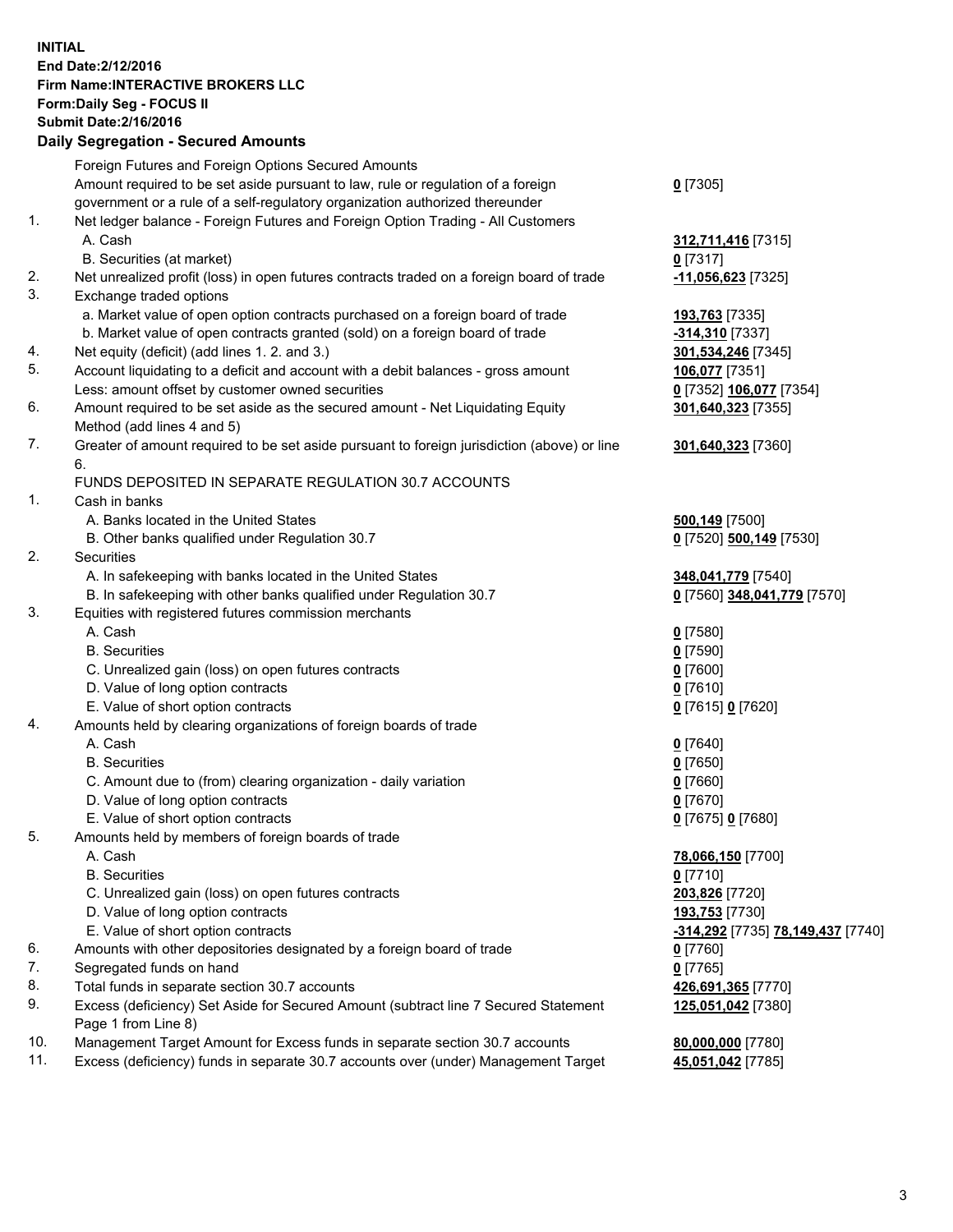**INITIAL End Date:2/12/2016 Firm Name:INTERACTIVE BROKERS LLC Form:Daily Seg - FOCUS II Submit Date:2/16/2016 Daily Segregation - Segregation Statement** SEGREGATION REQUIREMENTS(Section 4d(2) of the CEAct) 1. Net ledger balance A. Cash **2,610,054,638** [7010] B. Securities (at market) **0** [7020] 2. Net unrealized profit (loss) in open futures contracts traded on a contract market **87,477,703** [7030] 3. Exchange traded options A. Add market value of open option contracts purchased on a contract market **161,135,729** [7032] B. Deduct market value of open option contracts granted (sold) on a contract market **-250,242,757** [7033] 4. Net equity (deficit) (add lines 1, 2 and 3) **2,608,425,313** [7040] 5. Accounts liquidating to a deficit and accounts with debit balances - gross amount **90,649** [7045] Less: amount offset by customer securities **0** [7047] **90,649** [7050] 6. Amount required to be segregated (add lines 4 and 5) **2,608,515,962** [7060] FUNDS IN SEGREGATED ACCOUNTS 7. Deposited in segregated funds bank accounts A. Cash **195,987,190** [7070] B. Securities representing investments of customers' funds (at market) **1,585,475,635** [7080] C. Securities held for particular customers or option customers in lieu of cash (at market) **0** [7090] 8. Margins on deposit with derivatives clearing organizations of contract markets A. Cash **110,064,055** [7100] B. Securities representing investments of customers' funds (at market) **1,015,733,760** [7110] C. Securities held for particular customers or option customers in lieu of cash (at market) **0** [7120] 9. Net settlement from (to) derivatives clearing organizations of contract markets **2,186,492** [7130] 10. Exchange traded options A. Value of open long option contracts **160,861,049** [7132] B. Value of open short option contracts **-249,968,099** [7133] 11. Net equities with other FCMs A. Net liquidating equity **0** [7140] B. Securities representing investments of customers' funds (at market) **0** [7160] C. Securities held for particular customers or option customers in lieu of cash (at market) **0** [7170] 12. Segregated funds on hand **0** [7150] 13. Total amount in segregation (add lines 7 through 12) **2,820,340,082** [7180] 14. Excess (deficiency) funds in segregation (subtract line 6 from line 13) **211,824,120** [7190] 15. Management Target Amount for Excess funds in segregation **155,000,000** [7194]

16. Excess (deficiency) funds in segregation over (under) Management Target Amount Excess

**56,824,120** [7198]